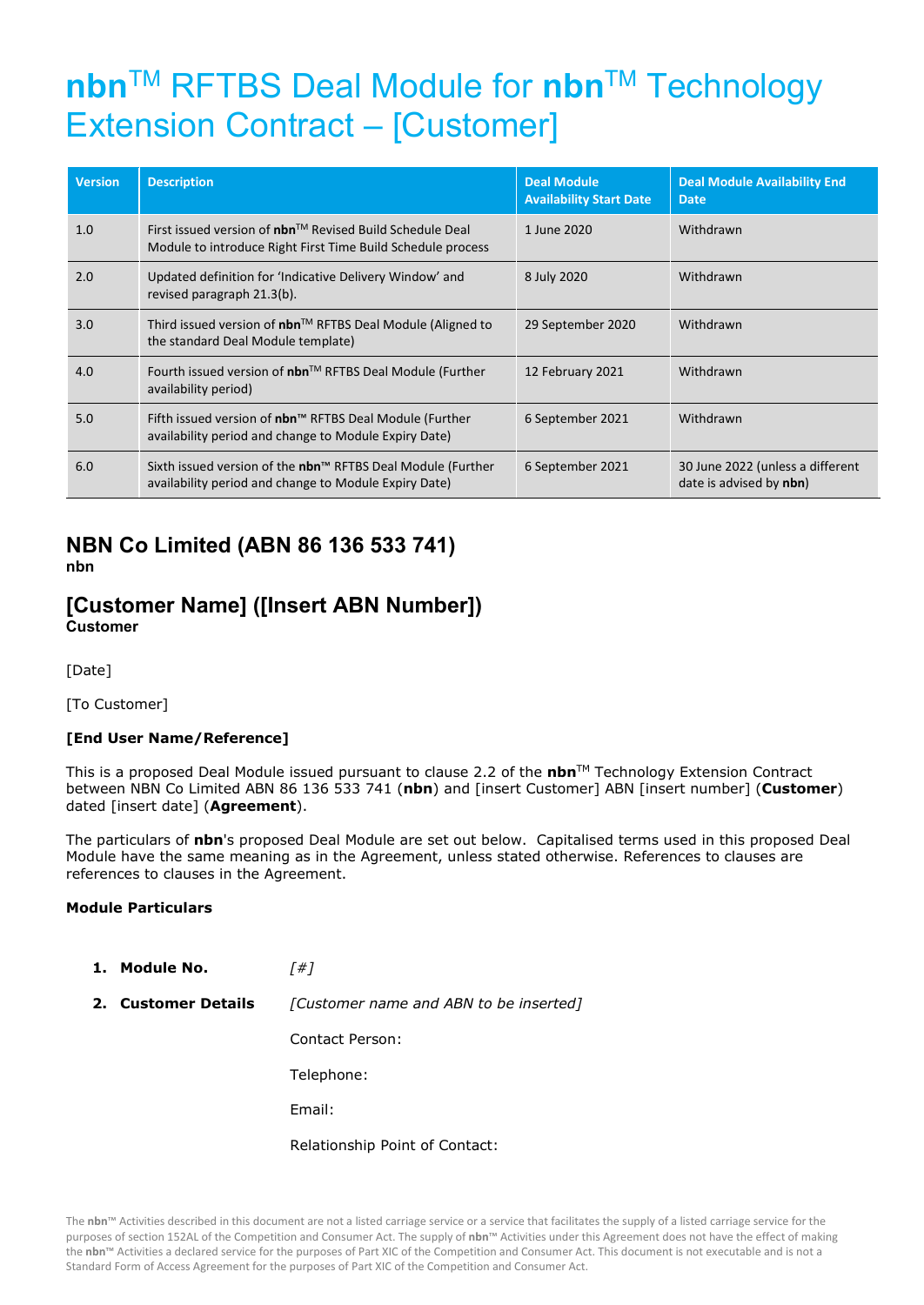|                                                                                                                                      | 3. nbn Details                            | NBN Co Limited (ABN 86 136 533 741)                                                                                                                                                            |                    |                                |                                                             |                                     |  |  |
|--------------------------------------------------------------------------------------------------------------------------------------|-------------------------------------------|------------------------------------------------------------------------------------------------------------------------------------------------------------------------------------------------|--------------------|--------------------------------|-------------------------------------------------------------|-------------------------------------|--|--|
|                                                                                                                                      |                                           | <b>Contact Person:</b>                                                                                                                                                                         |                    |                                |                                                             |                                     |  |  |
|                                                                                                                                      |                                           | Telephone:                                                                                                                                                                                     |                    |                                |                                                             |                                     |  |  |
|                                                                                                                                      |                                           | Email:                                                                                                                                                                                         |                    |                                |                                                             |                                     |  |  |
|                                                                                                                                      |                                           |                                                                                                                                                                                                |                    | Relationship Point of Contact: |                                                             |                                     |  |  |
|                                                                                                                                      |                                           | 4. Original Technology For each Premises, as set out in the column marked 'Original nbn Technology'<br>in Annexure A of this Deal Module.                                                      |                    |                                |                                                             |                                     |  |  |
|                                                                                                                                      | 5. Chosen Technology                      | For each Premises, as set out in the column marked 'Chosen nbn Technology'<br>in Annexure A of this Deal Module.                                                                               |                    |                                |                                                             |                                     |  |  |
|                                                                                                                                      |                                           | <b>6. Number of Premises</b> $[#Premises to be inserted]$                                                                                                                                      |                    |                                |                                                             |                                     |  |  |
|                                                                                                                                      | 7. Number of Churn<br><b>Premises</b>     | [#Churn Premises to be inserted if applicable]                                                                                                                                                 |                    |                                |                                                             |                                     |  |  |
|                                                                                                                                      | 8. Premises                               | Premises in respect of which nbn will perform a Technology Change as set out<br>in Annexure A of this Deal Module.                                                                             |                    |                                |                                                             |                                     |  |  |
|                                                                                                                                      | 9. Upfront Build                          |                                                                                                                                                                                                |                    |                                |                                                             | <b>Amount</b> Invoice Trigger Dates |  |  |
|                                                                                                                                      | Charge                                    |                                                                                                                                                                                                | <b>Deposit</b>     |                                | 5#1                                                         | #                                   |  |  |
|                                                                                                                                      |                                           |                                                                                                                                                                                                | <b>Instalments</b> |                                | 5#1                                                         | #                                   |  |  |
|                                                                                                                                      |                                           |                                                                                                                                                                                                |                    |                                | [\$#]                                                       | #                                   |  |  |
|                                                                                                                                      |                                           |                                                                                                                                                                                                | Total (ex. GST)    |                                | 5#1                                                         |                                     |  |  |
|                                                                                                                                      | 10. Invoice Event                         |                                                                                                                                                                                                |                    |                                | [#Invoice Event dates to be inserted]                       |                                     |  |  |
| 11. Deferred Charge                                                                                                                  |                                           | [#Deferred Charge to be inserted]                                                                                                                                                              |                    |                                |                                                             |                                     |  |  |
|                                                                                                                                      | 12. Module<br><b>Commencement</b><br>Date | The date on which this Deal Module is accepted by the Customer.                                                                                                                                |                    |                                |                                                             |                                     |  |  |
| 13. Module Expiry Date [The date that is the earlier of:<br>[#Date of Module Expiry Date to be inserted]; and<br>the Repayment Date. |                                           |                                                                                                                                                                                                |                    |                                |                                                             |                                     |  |  |
|                                                                                                                                      |                                           | For the purposes of this item 13, the Repayment Date means the first date on<br>which all of the following events have occurred in respect of this Deal Module:                                |                    |                                |                                                             |                                     |  |  |
|                                                                                                                                      |                                           | (i)                                                                                                                                                                                            | the sum of:        |                                |                                                             |                                     |  |  |
|                                                                                                                                      |                                           | Α.<br>all Revenue Credit Amounts; plus                                                                                                                                                         |                    |                                |                                                             |                                     |  |  |
|                                                                                                                                      |                                           | В.<br>all Deferred Charge Payments,                                                                                                                                                            |                    |                                |                                                             |                                     |  |  |
|                                                                                                                                      |                                           | paid to nbn, is equal to or exceeds the total Deferred Charge;                                                                                                                                 |                    |                                |                                                             |                                     |  |  |
|                                                                                                                                      |                                           | (ii)                                                                                                                                                                                           |                    |                                | the Upfront Build Charge (if any) is fully paid to nbn; and |                                     |  |  |
|                                                                                                                                      |                                           | (iii)<br>the Date of Practical Completion has occurred for all Premises under this<br>Deal Module (other than those Premises in respect of which the<br>Technology Change has been cancelled). |                    |                                |                                                             |                                     |  |  |

The **nbn**™ Activities described in this document are not a listed carriage service or a service that facilitates the supply of a listed carriage service for the purposes of section 152AL of the Competition and Consumer Act. The supply of **nbn**™ Activities under this Agreement does not have the effect of making the **nbn**™ Activities a declared service for the purposes of Part XIC of the Competition and Consumer Act. This document is not executable and is not a Standard Form of Access Agreement for the purposes of Part XIC of the Competition and Consumer Act.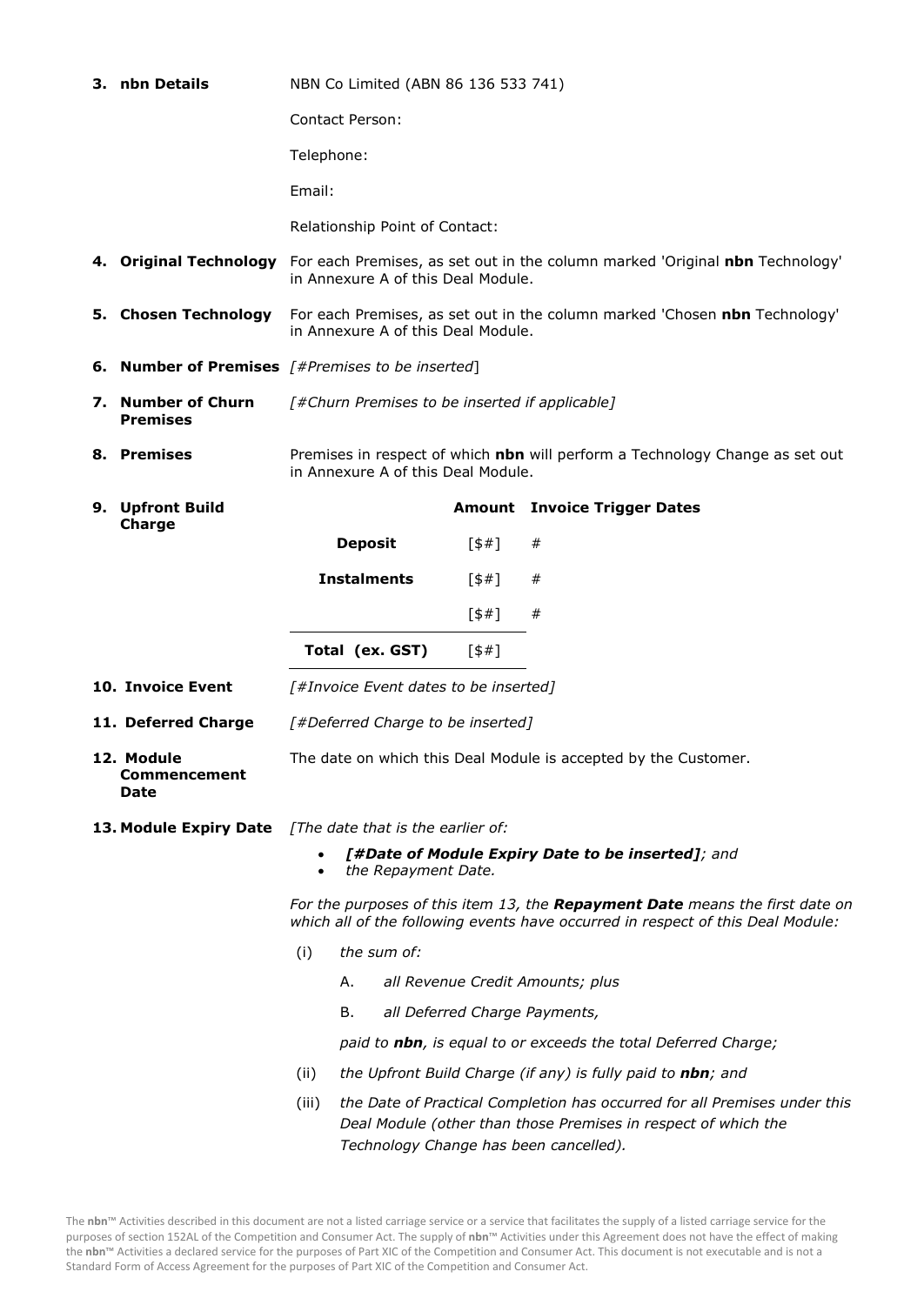|                                        | <b>For example:</b> For the avoidance of doubt, if the Module Commencement<br>Date is [#date], the <b>latest</b> possible Module Expiry Date will be [#date].] |
|----------------------------------------|----------------------------------------------------------------------------------------------------------------------------------------------------------------|
| 14. Deferred Charge<br><b>Payments</b> | [#Frequency and amount to be inserted if applicable]                                                                                                           |
| <b>15. Revenue Credit</b><br>Amount    | [Details of all recurring charge and early termination payment amounts that<br>contribute to Revenue Credit Amount to be inserted if applicable]               |
| <b>16. Premises Amount</b>             | [Details of Premises Amount to be inserted if applicable]                                                                                                      |
| <b>17. Transition Out</b>              | [Any transition obligations to be included]                                                                                                                    |
| <b>18. Confidentiality</b>             | [Any special confidentiality arrangements that are in addition or which differ<br>from the head terms to be included]                                          |
| 19. Liability Cap                      | [Insert any change to the Liability Cap applicable for a Deal Module]                                                                                          |
| <b>20. Special Conditions</b>          | As set out in Annexure B                                                                                                                                       |

This proposed Deal Module constitutes a legally binding offer by **nbn** in accordance with the terms of the Agreement. This offer is open for acceptance until 5:00pm on [**insert date**] following which it will expire and be incapable of acceptance by the Customer.

The **nbn**™ Activities described in this document are not a listed carriage service or a service that facilitates the supply of a listed carriage service for the purposes of section 152AL of the Competition and Consumer Act. The supply of **nbn**™ Activities under this Agreement does not have the effect of making the **nbn**™ Activities a declared service for the purposes of Part XIC of the Competition and Consumer Act. This document is not executable and is not a Standard Form of Access Agreement for the purposes of Part XIC of the Competition and Consumer Act.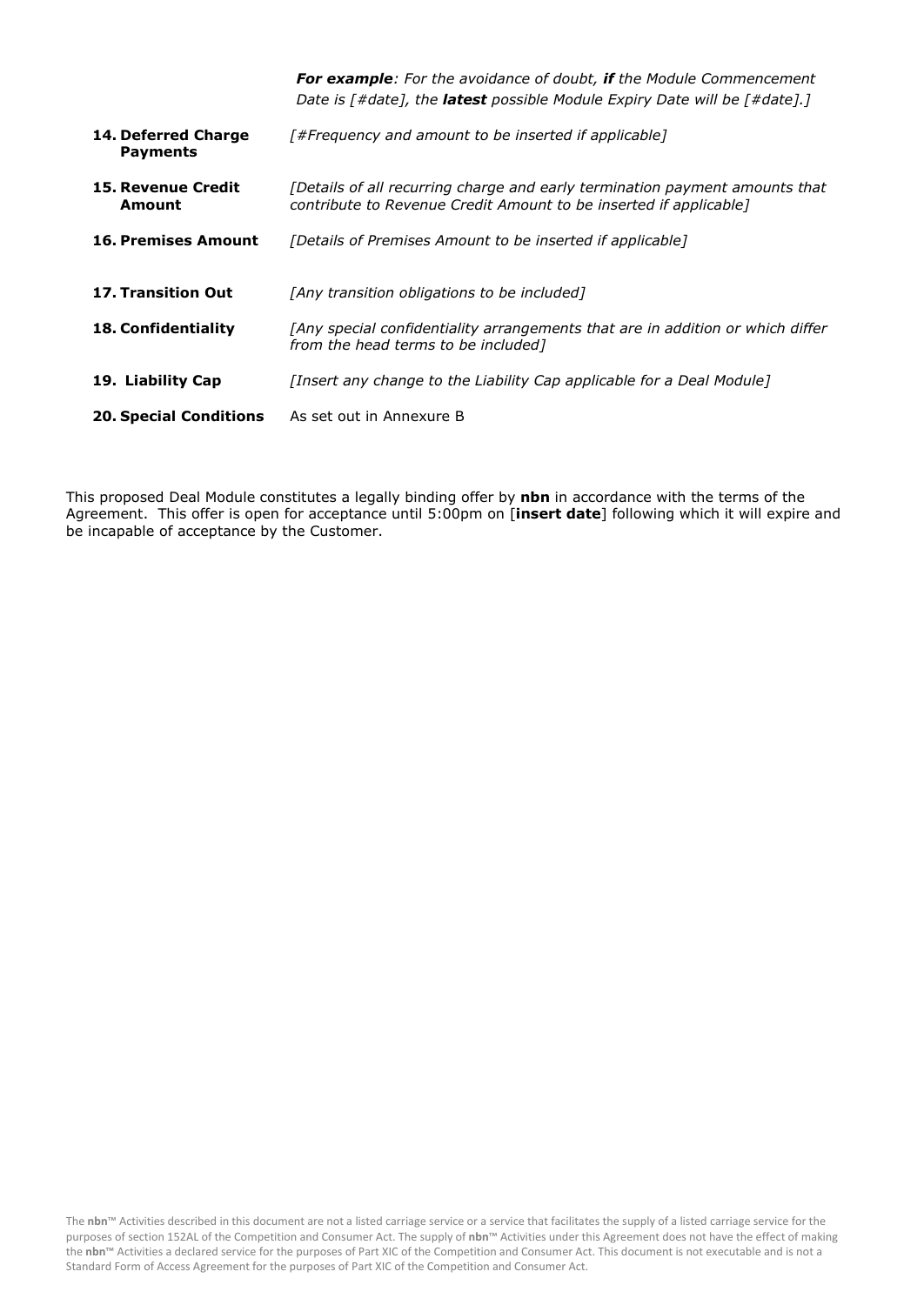Signed for **nbn co limited** by its authorised representatives:

Signature of authorised representative Signature of authorised representative

Name of authorised representative Name of authorised representative

Date of signature Date of signature Date of signature

## Deal Module Acceptance by Customer

By executing below the Customer accepts the terms of the proposed Deal Module dated [**insert date**]

Executed by *[insert full name of Customer]* by its authorised representatives:

Signature of authorised representative Signature of authorised representative

Name of authorised representative Name of authorised representative

Date of signature Date of signature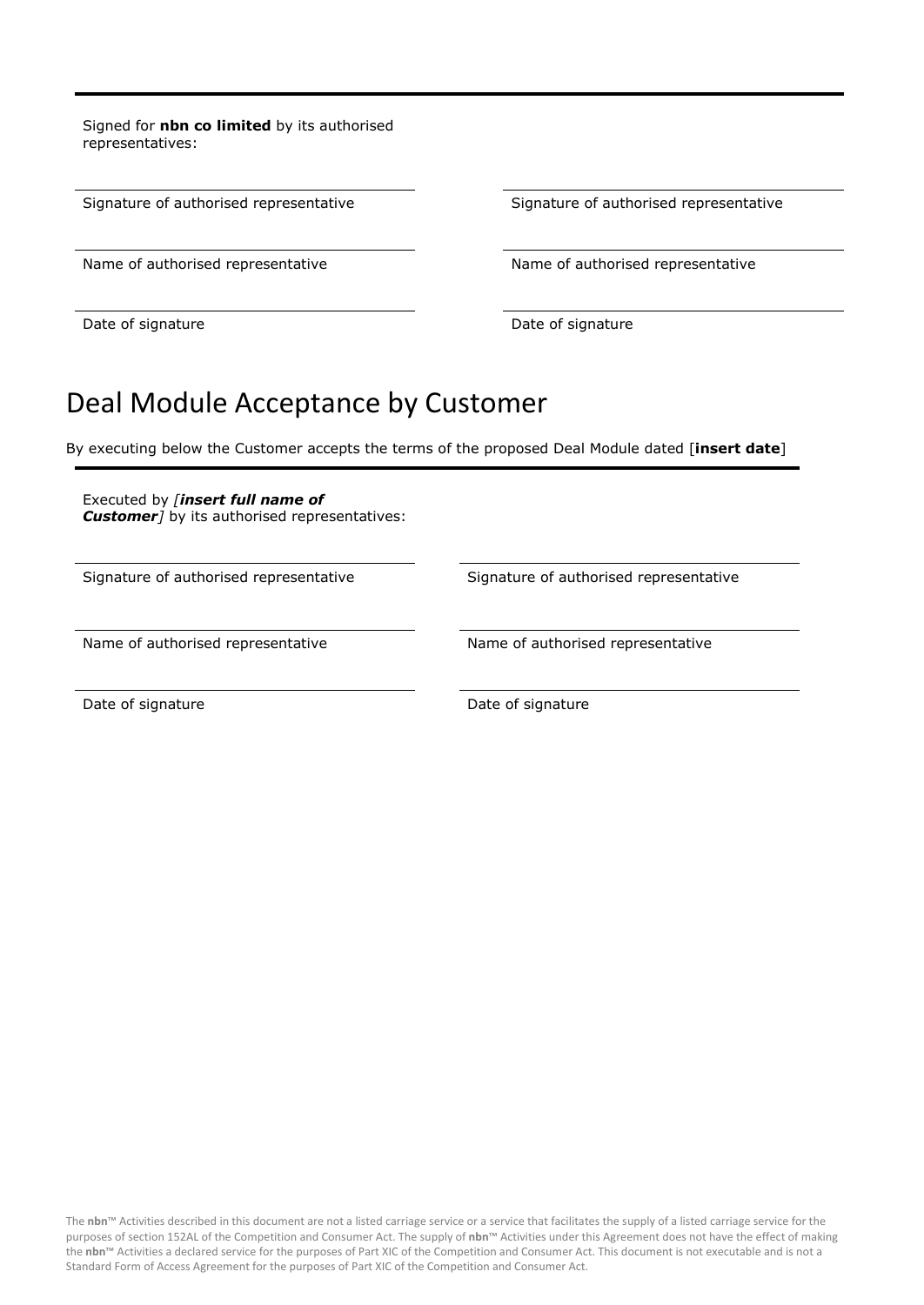## **Annexure A to the Proposed Deal Module**

| <b>Technology Change</b><br><b>Addresses and location</b><br>identifiers |                                                  |                                             | Original<br>nbn<br><b>Technology</b> | Chosen<br>nbn<br><b>Technology</b> | <b>Indicative</b><br><b>Delivery</b><br>Window | Target<br><b>RTC</b><br><b>Date</b> | <b>Premises</b><br>Amount at<br>Module<br><b>Commencement</b><br><b>Date</b> |
|--------------------------------------------------------------------------|--------------------------------------------------|---------------------------------------------|--------------------------------------|------------------------------------|------------------------------------------------|-------------------------------------|------------------------------------------------------------------------------|
| Location<br>Identifier                                                   | <b>Site</b><br>Address<br>(Customer<br>Provided) | <b>Site</b><br>Address<br>(nbn)<br>matched) |                                      |                                    |                                                |                                     |                                                                              |
| [#insert]                                                                | 「#insert]                                        | 「#insert]                                   | [#insert]                            | [#insert]                          | [#insert]                                      | 「#insert]                           | [#insert]                                                                    |

## **Annexure B to the Proposed Deal Module**

## **Special Conditions**

### **1.1 Effective Date**

Notwithstanding clauses 2.2(a) and (b) of the Agreement, the parties agree that this Deal Module will come into effect on the Module Commencement Date.

### **1.2 Indicative Delivery Window**

The Indicative Delivery Window detailed in Annexure A shows the anticipated timeframe (in Business Days) from the date that nbn notifies the Target RTC Date to the Date for Practical Completion in respect of each Premises and is indicative only. It does not constitute or amend the Target RTC Date for any Premises and must not be relied upon by the Customer, including for the purpose of making representations to Downstream Customers.

#### **1.3 Target RTC Date**

- (a) Subject to paragraph 1.4(b) of this Annexure B, **nbn** must notify the Customer a Target RTC Date for each Premises within 45 Business Days of the Module Commencement Date. Each Target RTC Date notified to the Customer for a Premises is binding for the purposes of clause 4.2(a) of the Agreement (subject to any extension as permitted under clause 4.2(b) of the Agreement).
- (b) Unless otherwise agreed by the parties, if **nbn** has not provided the Customer with a Target RTC date for a Premises in accordance with paragraph 1.3(a) of this Annexure B, the Deferred Charge will be reduced by the Delay Amount, multiplied by the number of calendar days between the date **nbn** was obliged to provide the Target RTC Date for a Premises and the date **nbn** notifies the Customer of the Target RTC Date for that Premises.
- (c) The parties acknowledge and agree that if the Minimum Required Information for a Premises changes after a Target RTC Date for that Premises has been notified to the Customer, **nbn** may, within 15 Business Days of notice of the change from the Customer, alter the Target RTC Date by notice to the Customer.
- (d) Clause 4.4(a) of the Agreement does not apply to this Deal Module.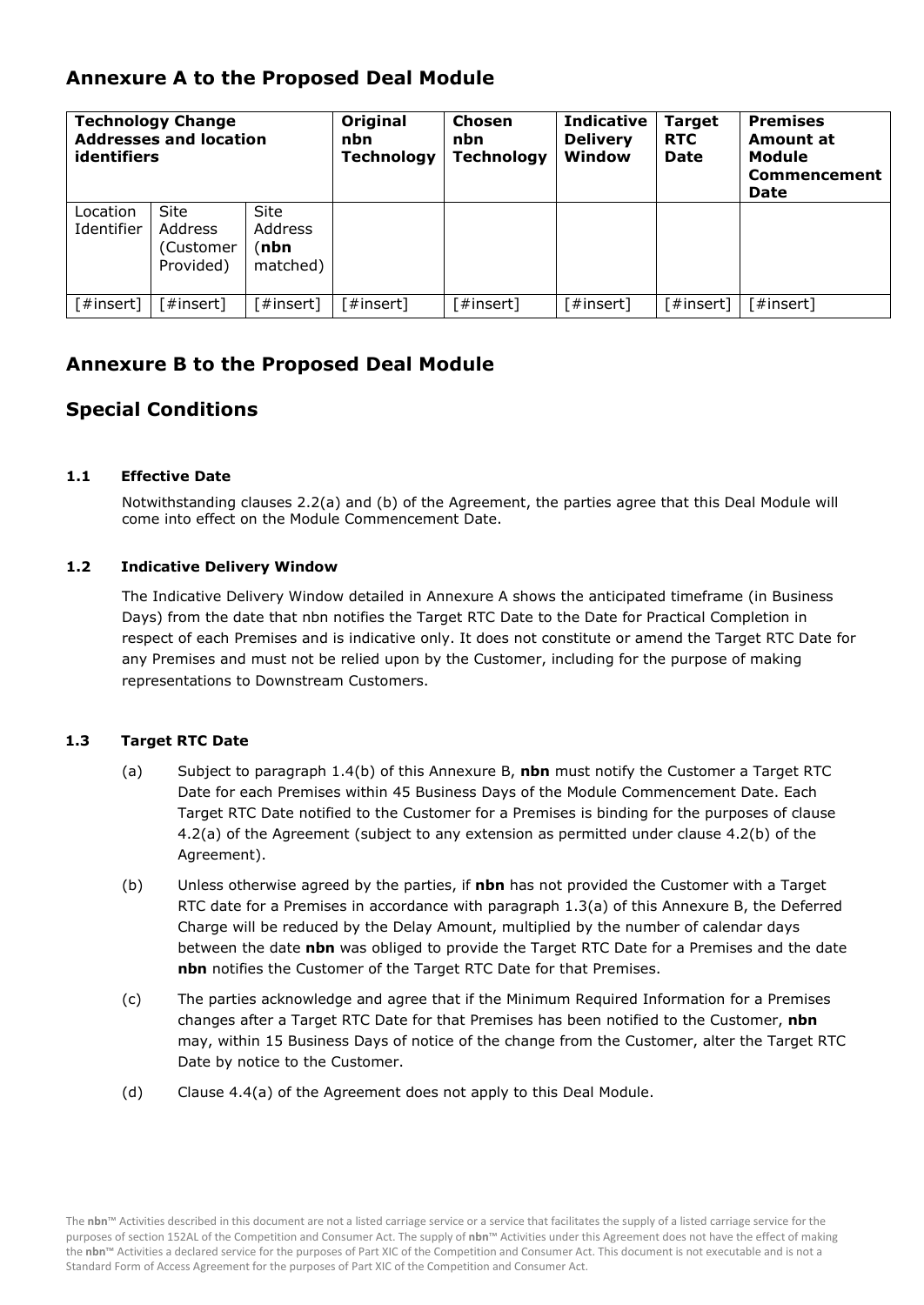#### **1.4 Minimum Required Information**

- (a) Within 30 Business Days of the Module Commencement Date, the Customer must, using the form determined by **nbn** from time to time, provide all the Minimum Required Information in relation to each Premises to **nbn**'s reasonable satisfaction.
- (b) Without limiting clause 4.2(b) of the Agreement, the date on which **nbn** must provide a Target RTC Date for a Premises (in accordance with paragraph 1.3 of this Annexure B) will be automatically extended by a period of time equal to each complete calendar day between the date that is 30 Business Days after the Module Commencement Date and the date all the Minimum Required Information for that Premises is provided by the Customer to **nbn**.
- (c) Notwithstanding any provision of this Agreement to the contrary, unless otherwise agreed by the parties , the Customer will be deemed to have cancelled the Premises under clause 4.6 of the Agreement on the first anniversary of the Module Commencement Date if as at that date **nbn** has not received all of the Minimum Required Information for that Premises.
- (d) Prior to the Date of Practical Completion for a Premises, Customer must, as soon as reasonably practicable of becoming aware of any errors or omissions in, or changes to, the Minimum Required Information provided to **nbn** for a Premises, notify **nbn** of any corrections or updates to the Minimum Required Information.
- (e) Customer must, as soon as feasible, provide any additional information reasonably requested by **nbn** in relation to the Premises for the purpose of completing the Technology Change at that Premises.
- (f) "Minimum Required information" means:
	- *i. [#insert only where not already received by nbn: the Premises address and any site trading name;]*
	- ii. the contact details of:
		- A. a representative for the Premises with whom **nbn** can engage with to manage site access, and an escalation contact in respect to the same; and
		- B. a Customer representative and an escalation contact at the Customer;
	- iii. in relation to the Premises:
		- A. whether or not that Premises is a priority for delivery;
		- B. any requirements for access to third party premises or approvals from third parties which are necessary for the **nbn** Activities to occur;
		- C. any requirements to undertake survey, construction or installation activities at the Premises outside of business hours (being 8am to 5pm local time);
		- D. any embargo periods when survey, construction or installation activities are to be avoided;
		- E. if the Premises is in a complex site (being a shopping centre, heritage site, data centre, airport, university campus, railways station, wharf, or other site with special access considerations);
		- F. any security measures to be complied with prior to access to the Premises;
		- G. the desired placement position of the NTD/B-NTD (as applicable) (e.g. wall mount/rack mount (and if rack mount confirmation that there is space for three (3) rack units in the rack));
		- H. if the Chosen Technology is FTTP, if Battery Backup is required at the Premises;
		- I. if the Chosen Technology is EE, if dual power supply is required at the Premises, and the Interface type for the B-NTD; and